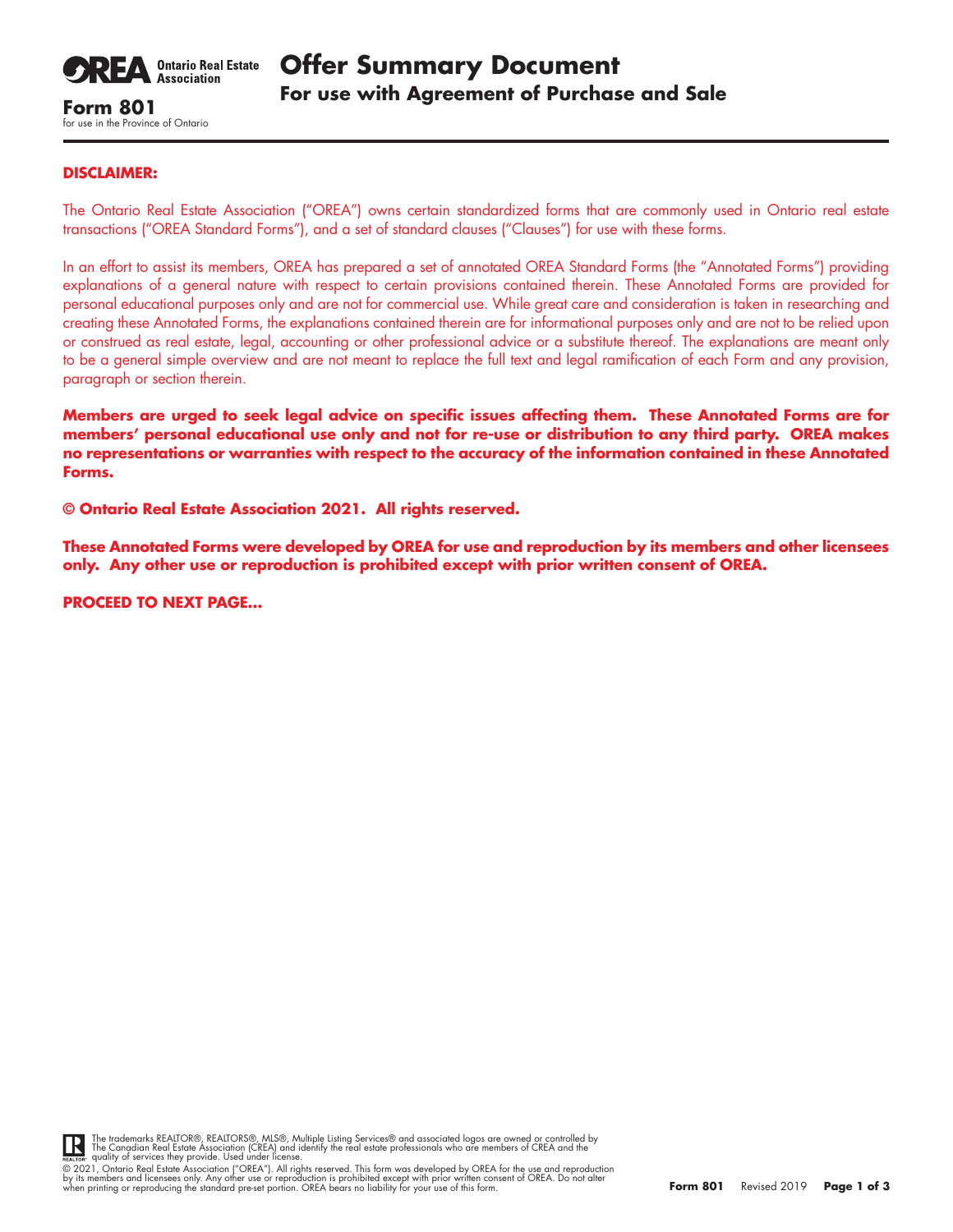

for use in the Province of Ontario

*GENERAL USE: This form is meant to assist in compliance with the Real Estate and Business Brokers Act 2002 (REBBA) requirements that an offer be in writing and that a Listing Brokerage retain a copy of a summary sheet.*

*The first portion of the form is directed to the requirements of the Brokerage submitting an offer on behalf of the Buyer, namely, that the offer be in writing.*

## **For Brokerage submitting the offer on behalf of the Buyer:**

| $max$ $max$ $sum$ $sum$ $sum$ $sum$ $sum$ $sum$ $sum$                                                                                                                                                                                                                                                                                                                                                                |
|----------------------------------------------------------------------------------------------------------------------------------------------------------------------------------------------------------------------------------------------------------------------------------------------------------------------------------------------------------------------------------------------------------------------|
| This form is intended to be provided to and retained by the Listing Brokerage and does not have to be sent back to the<br>brokerage submitting the offer on behalf of the Buyer.                                                                                                                                                                                                                                     |
| For Brokerage submitting the offer on behalf of the Buyer:<br>When sent to the Listing Brokerage this form can be used as evidence that you have a written signed offer from a Buyer to the Seller.                                                                                                                                                                                                                  |
| This section is to be completed by the brokerage representative submitting the offer on behalf of the Buyer(s) and is signed by<br>the Buyer(s).                                                                                                                                                                                                                                                                     |
| REAL PROPERTY ADDRESSS - The address of the property is inserted in this part together with the name of the Brokerage and<br>Sales Representative or Broker submitting the Offer.                                                                                                                                                                                                                                    |
|                                                                                                                                                                                                                                                                                                                                                                                                                      |
|                                                                                                                                                                                                                                                                                                                                                                                                                      |
|                                                                                                                                                                                                                                                                                                                                                                                                                      |
|                                                                                                                                                                                                                                                                                                                                                                                                                      |
|                                                                                                                                                                                                                                                                                                                                                                                                                      |
| (Date)                                                                                                                                                                                                                                                                                                                                                                                                               |
| OFFER SUBMITTED - The statute requires that the Buyer be identified and that the Buyer sign this form. In addition, the details<br>respecting the offer submission must be set out in the form. Specifically, the time that each offer is irrevocable must be inserted.<br>Each offer submission to the Listing Brokerage is considered to be a new offer and requir<br>As such there is a place for counter offers. |
|                                                                                                                                                                                                                                                                                                                                                                                                                      |
|                                                                                                                                                                                                                                                                                                                                                                                                                      |
| In the event of counter offer or any other additional offer from the same Buyer(s), this section is completed by the Brokerage<br>submitting the offer on behalf of the Buyer(s).<br>(For Buyer counter offer - complete the following)                                                                                                                                                                              |
|                                                                                                                                                                                                                                                                                                                                                                                                                      |

|                                                                                                       | (by fax, by email or in person) |                      |                                                                                                                                |
|-------------------------------------------------------------------------------------------------------|---------------------------------|----------------------|--------------------------------------------------------------------------------------------------------------------------------|
|                                                                                                       |                                 | (a.m./p.m.)          |                                                                                                                                |
| submitting the offer on behalf of the Buyer(s).<br>(For Buyer counter offer - complete the following) |                                 |                      | In the event of counter offer or any other additional offer from the same Buyer(s), this section is completed by the Brokerage |
|                                                                                                       | Name of Buyer(s)                |                      |                                                                                                                                |
| (Signature of Buyer)                                                                                  | (Date)                          | (Signature of Buyer) | (Date)                                                                                                                         |
|                                                                                                       |                                 |                      |                                                                                                                                |
|                                                                                                       |                                 | (a.m./p.m.)          |                                                                                                                                |

The trademarks REALTOR®, REALTORS®, MLS®, Multiple Listing Services® and associated logos are owned or controlled by<br>The Canadian Real Estate Association (CREA) and identify the real estate professionals who are members of IK

© 2021, Ontario Real Estate Association ("OREA"). All rights reserved. This form was developed by OREA for the use and reproduction<br>by its members and licensees only. Any other use or reproduction is prohibited except with